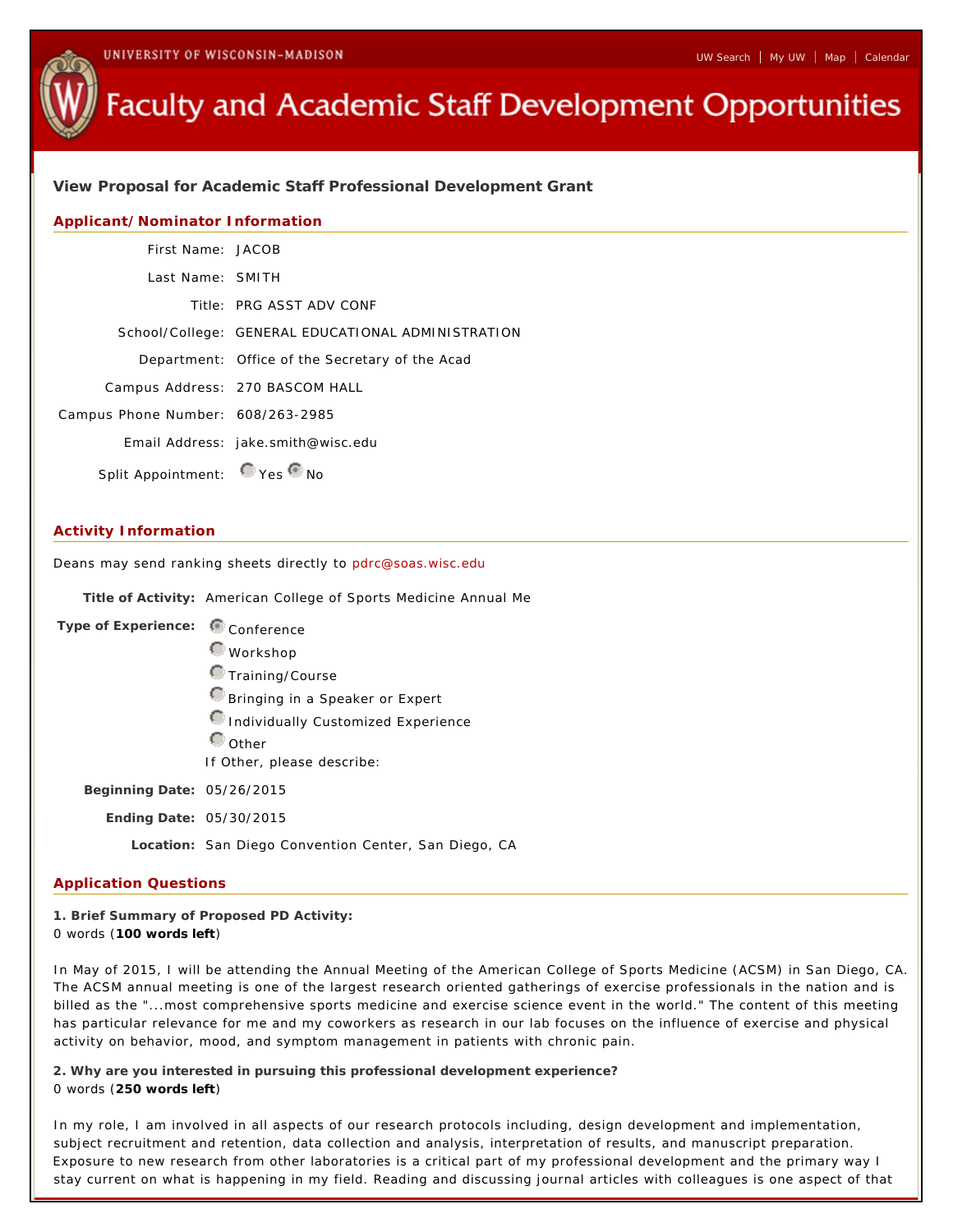process for me, but the chance to speak with the investigators directly about their own research is an extremely valuable resource for understanding and interpreting new scientific findings. Interactions with my fellow scientists can be informative in regards to all facets of the design and execution of research studies. In early November of this year, I will be submitting an abstract of research conducted in our lab, and if my abstract is accepted for presentation, I will present my data in a poster or slide session during the meeting. The presentation of our data in a setting such as the ACSM Annual Meeting is an excellent way for us to receive feedback and critical review of our research prior to submission for publication.

**3. How do you plan to use and share the information you learn from this professional development experience?** 0 words (**250 words left**)

My primary goal in attending the ACSM Annual Meeting is to increase my knowledge and expand my awareness of the modern state of research in exercise science related to pain and fatigue. The relevant information for me will not be limited to the conclusions of recently presented research, and will include topics related to innovations in research design, execution, and technology. I will most likely have at least one or two coworkers who will also be attending and possibly presenting at this conference. I plan to meet with these coworkers prior to the conference, once the final program has been announced, to preview the meeting. In doing so we will identify presentations and content which are relevant to our personal interests as well as the general interests of our lab. Upon our return we will reconvene with the rest of our lab, including staff, post-docs and graduate students, to share and discuss information and advances in research which may have implications for our lab protocols.

**4. How will participating in this professional development activity benefit or enhance the effectiveness of your program, your unit, and the university?** 0 words (**250 words left**)

In order to keep our lab competitive for new funding, it is essential that we are as up to date as possible, not only in regards to the state of knowledge but new methodologies and technological advancements as well. For example, the pain and fatigue studies conducted by our lab require the recruitment of patients from relatively small populations. While in attendance at the ACSM Annual Meeting, I hope to compare notes with other researchers working with similar patient populations and identify successful strategies for recruitment and retention which could be employed in our lab. Further, I anticipate a number of opportunities to exchange ideas with other attendees during the presentation and discussion of new data. It has been my experience from previous meetings that these exchanges can be very valuable in regards to inspiring new research ideas, refining study design, learning about new techniques of data collection and analysis, and crystallizing my thoughts on the interpretation of results. Moreover, the presentation of our data highlights our lab, our department, and the University. Finally, I am optimistic about the possibility of meeting and exploring new research ideas with potential collaborators from other institutions in attendance.

## **Professional Development Grant Budget Worksheet**

Supporting documentation must be provided for **all** budget items. If travel is involved, please know and follow UWSA guidelines that can be found at http://www.uwsa.edu/fadmin/travel.htm

| Description                                                                                               | Cost  |  |
|-----------------------------------------------------------------------------------------------------------|-------|--|
| Registration Fees or Costs                                                                                | \$205 |  |
| Membership Rate?                                                                                          |       |  |
| Early Bird Registration Rate?                                                                             |       |  |
| Other Discount? Describe:                                                                                 |       |  |
|                                                                                                           |       |  |
| Attach PDF of documentation:                                                                              |       |  |
|                                                                                                           |       |  |
| Air Transportation                                                                                        | \$596 |  |
| Provide documented quote from Concur. (Funds award for travel will not exceed the amount requested at the |       |  |
| time of submission.)                                                                                      |       |  |
| Attach PDF of documentation:                                                                              |       |  |
|                                                                                                           |       |  |
| Ground Transportation                                                                                     | \$16  |  |
| Current policies for ground transportation can be found in Concur in the Traveler's Reference Guide under |       |  |
| Quick Links. (UW fleet is preferred when available)                                                       |       |  |
| # Days or Miles: x Cost per day/mile<br>$=$ Total: $$0$                                                   |       |  |
| Parking: \$                                                                                               |       |  |
|                                                                                                           |       |  |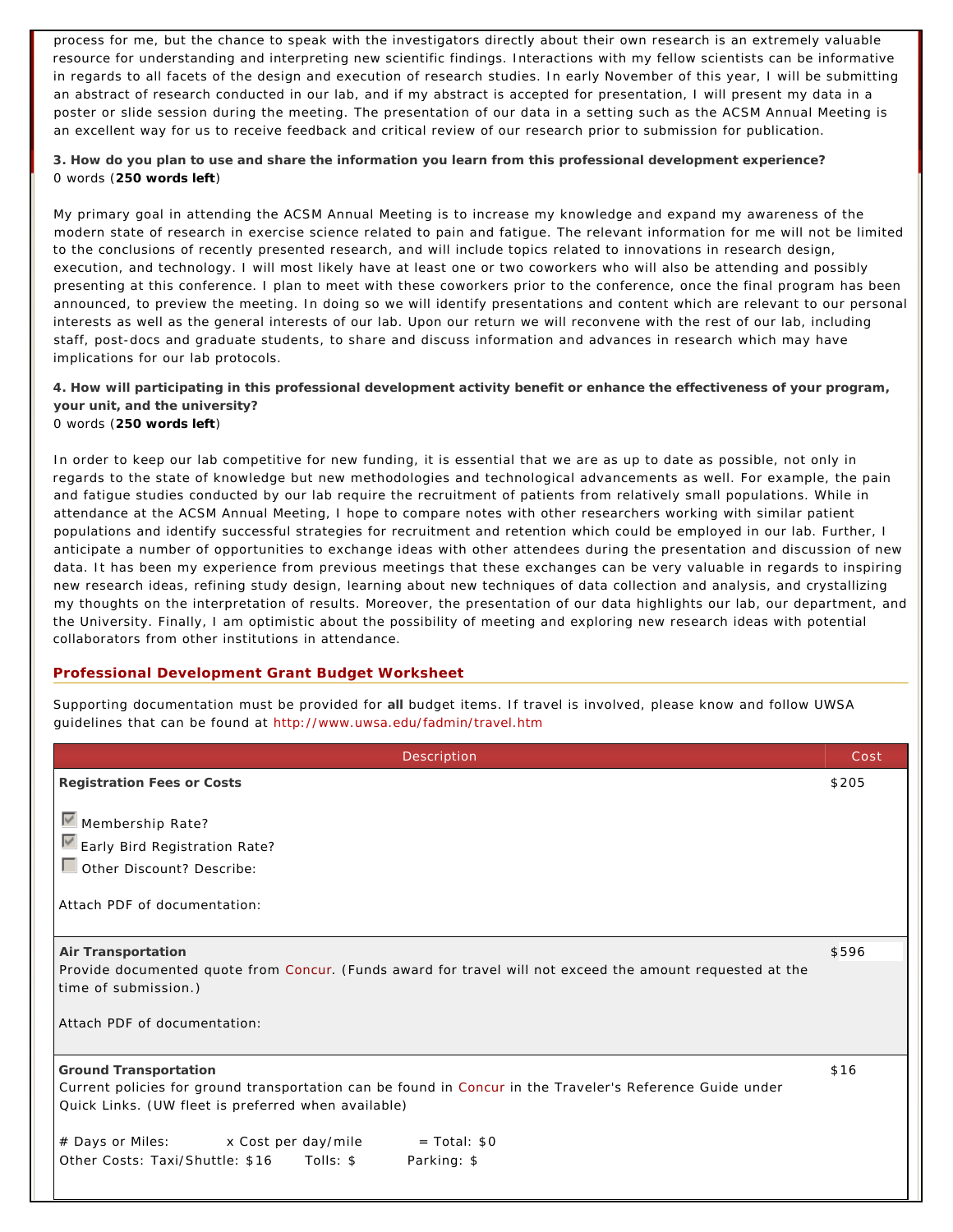| Attach PDF of documentation:                                                                                                                                                                                                                                            |        |
|-------------------------------------------------------------------------------------------------------------------------------------------------------------------------------------------------------------------------------------------------------------------------|--------|
| Lodging                                                                                                                                                                                                                                                                 | \$632  |
| You may use Concur to book lodging. UW lodging maximum requirements can be found in Concur.                                                                                                                                                                             |        |
| # Nights: 4<br>$=$ Total: $$632$<br>x Cost per night 158<br>Other Charges (explain):                                                                                                                                                                                    |        |
| Conference Rate?                                                                                                                                                                                                                                                        |        |
| Academic (e.g., Big Ten) or Government Rate?                                                                                                                                                                                                                            |        |
| Attach PDF of documentation:                                                                                                                                                                                                                                            |        |
| Meals<br>(Cannot exceed UW in-state and out-of-state limits; current limits can be found in Concur in the Traveler's<br>Reference Guide under Quick Links. Food for local participants is not allowed, and you cannot claim meals<br>included in the registration fee.) | \$215  |
| Meals Needing Funding:                                                                                                                                                                                                                                                  |        |
| Breakfast $#: 4$<br>x Allowed Rate 10<br>$= $40$                                                                                                                                                                                                                        |        |
| Lunch $#: 5$<br>x Allowed Rate 15<br>$= $75$                                                                                                                                                                                                                            |        |
| Dinner $#: 4$<br>x Allowed Rate 25<br>$= $100$                                                                                                                                                                                                                          |        |
| Consultant or Outside Speaker Fees                                                                                                                                                                                                                                      | \$0    |
| Attach PDF of documentation:                                                                                                                                                                                                                                            |        |
| Other Expenses<br>(List and justify, such as baggage charges from airlines.)                                                                                                                                                                                            | \$50   |
| Baggage fees: \$25 each way for 1 bag                                                                                                                                                                                                                                   |        |
|                                                                                                                                                                                                                                                                         |        |
| Attach PDF of documentation:                                                                                                                                                                                                                                            |        |
| TOTAL:                                                                                                                                                                                                                                                                  | \$1714 |
| Account Number for Transfer of Grant Funds                                                                                                                                                                                                                              |        |
| Required for consideration of application.                                                                                                                                                                                                                              |        |
| Total Cost of Activity: \$1714                                                                                                                                                                                                                                          |        |
| PD Grant Request:<br>\$857<br>Request can be no more than 50% of the total cost of activity.                                                                                                                                                                            |        |
| Fund for Award Transfer Department ID Number (formerly the UDDS) Program Code                                                                                                                                                                                           |        |
| 101 Fund Only<br>A017000<br>(e.g. 017000)<br>$\mathbf{1}$                                                                                                                                                                                                               |        |
| <b>Attach Documents</b>                                                                                                                                                                                                                                                 |        |
| All attached documents must be in PDF (.pdf) format!                                                                                                                                                                                                                    |        |
| A. Documentation About the Activity: (brochure, web page, email, etc; should not exceed five pages)                                                                                                                                                                     |        |
| B. Resume: (as it applies to the grant proposal; should not exceed 2 pages)                                                                                                                                                                                             |        |